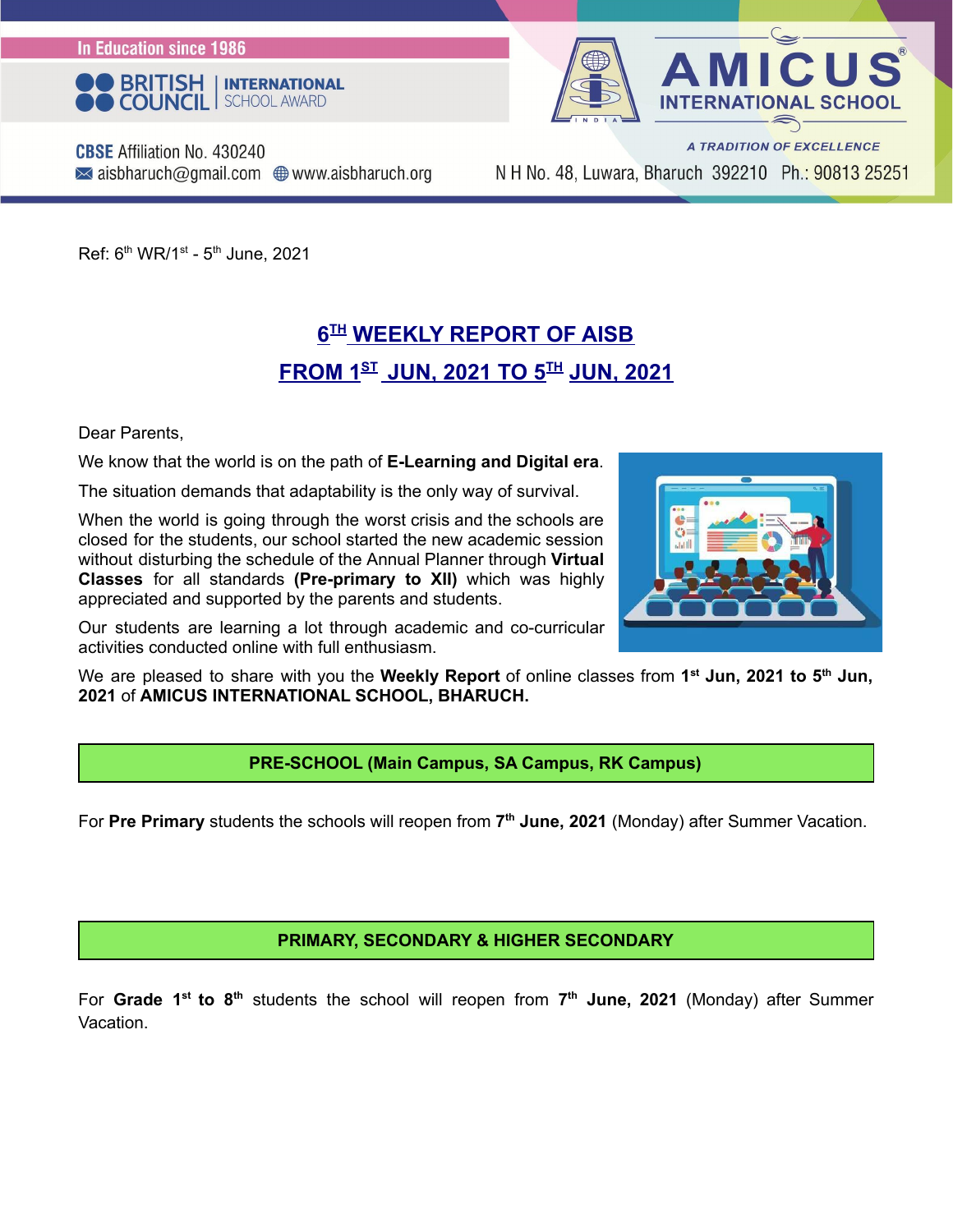

#### **Grade -9**

| <b>SUBJECTS</b>  | <b>STUDENTS LEARNED</b>                                                                                                                                                                                                                                         |
|------------------|-----------------------------------------------------------------------------------------------------------------------------------------------------------------------------------------------------------------------------------------------------------------|
| <b>English</b>   | Format and detailed description of 'Diary Entry' with the intense topic of women safety.<br>Students also learned the difference between village and city life through the discussion<br>of 'Diary Entry'. Practice of editing and omission was done.           |
| <b>Hindi</b>     | स्पर्श - पाठ - 'अतिथि तुम कब जाओगे' का पठन-पाठन, व्याख्या एवं प्रश्न उत्तर पर चर्चा और लिखित<br>अभ्यास ।<br>संचयन - पाठ - 'स्मृति का पठन-पाठन, व्याख्या तथा प्रश्न उत्तर पर चर्चा ।<br>व्याकरण - अपठित गद्यांश तथा पद्यांश का अभ्यास कार्य ।                    |
| Gujarati         | વિદ્યાર્થીઓને પત્રલેખન કઈ રીતે થાય તે સમજાવી તેમાં ધ્યાનમાં રાખવા જેવી બાબતો અંગે ચર્ચા<br>કરી અને અંગત અને બિન અંગત પત્રો કોને કહેવાય તે સમજાવ્યું. ત્યાર બાદ સોસાયટીમાં થતી<br>ગંદગીનો જાણ કરતો પત્ર અધિકારીને કેવી રીતે લખાય તે વિદ્યાર્થીઓને લખતા શીખવ્યું. |
| <b>Physics</b>   | Motions; The topics explains; the three equations of motions.                                                                                                                                                                                                   |
| <b>Chemistry</b> | Explained sublimation and evaporation.                                                                                                                                                                                                                          |
| <b>Biology</b>   | Ch-6; Explained types of meristematic tissue and permanent tissue, apical, intercalary,<br>latera meristem, parenchyma, collenchyma, sclerenchyma, xylem and phloem tissue.                                                                                     |
| <b>Economics</b> | No class conducted.                                                                                                                                                                                                                                             |
| Geography        | L-2 'Physical Features of India' started.                                                                                                                                                                                                                       |
| <b>History</b>   | Chapter-1 'French Revolution' started.                                                                                                                                                                                                                          |
| <b>Civics</b>    | Completed Chapter-1 'What is Democracy? And Why Democracy?'                                                                                                                                                                                                     |
| <b>Maths</b>     | 'Heron's Formula' chapter was started. Formulas are being discussed and sums are<br>solved. From lesson 'Polynomial' remainder theorem, factor theorem explained.<br>Completed ex. 2.3.                                                                         |
| <b>Computer</b>  | Students learned about paragraph formatting and page formatting of word processor.                                                                                                                                                                              |





| <b>SUBJECTS</b> | <b>STUDENTS LEARNED</b>                                                                                                                                          |
|-----------------|------------------------------------------------------------------------------------------------------------------------------------------------------------------|
| <b>English</b>  | Past tense completed. Chapter "Hundred Dresses - I" introduced in the class.                                                                                     |
| <b>Hindi</b>    | स्पर्श - "ताताँरा वामीरो की कथा" - पाठ का व्याख्या सहित पठन-पाठन एवं प्रश्नोत्तर की चर्चा<br>व्याकरण - "वाक्य रूपांतरण" - विषय की व्याख्या एवं अभ्यास प्रारम्भ । |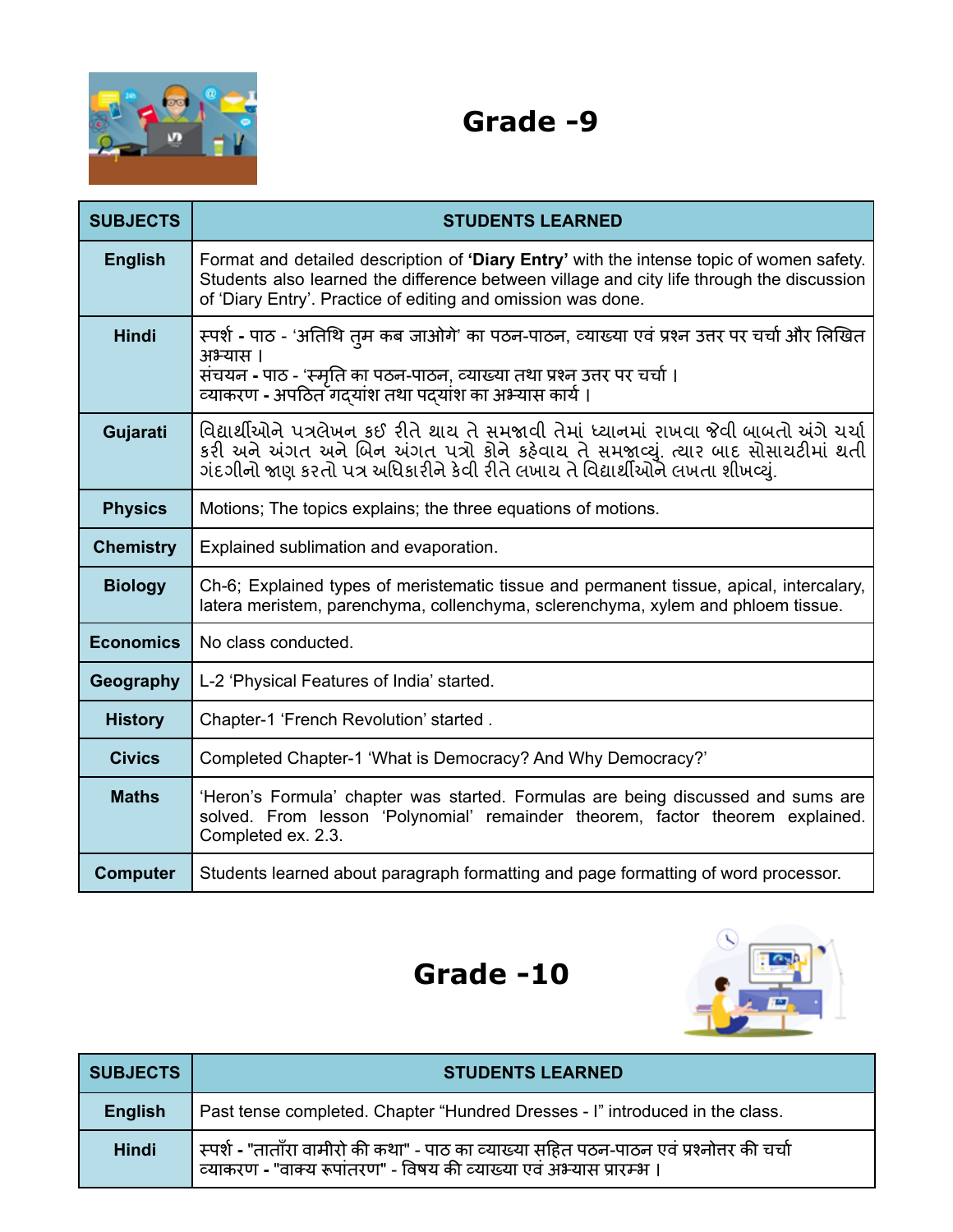| Gujarati         | વિદ્યાર્થીઓને પત્રલેખન કઈ રીતે શાય તે સમજાવી તેમાં ધ્યાનમાં રાખવા જેવી બાબતો અંગે ચર્ચા<br>કરી અને અંગત અને બિન અંગત પત્રો કોને કહેવાય તે સમજાવ્યું. ત્યાર બાદ સોસાયટીમાં થતી<br>ગંદગીનો જાણ કરતો પત્ર અધિકારીને કેવી રીતે લખાય તે વિદ્યાર્થીઓને લખતા શીખવ્યું. |
|------------------|-----------------------------------------------------------------------------------------------------------------------------------------------------------------------------------------------------------------------------------------------------------------|
| <b>Physics</b>   | Explain the topics uses of spherical mirrors, refraction, law of refraction, refractive index.                                                                                                                                                                  |
| <b>Chemistry</b> | Introduced new chapter "Periodic Classification of Elements".                                                                                                                                                                                                   |
| <b>Biology</b>   | Ch-6, Explained coordination in humans, nervous system, structure of neuron,<br>transmission of a nerve impulse, reflex acty, importance of refly action.                                                                                                       |
| <b>Economics</b> | No class conducted.                                                                                                                                                                                                                                             |
| <b>Geography</b> | Explanation of "Agriculture" chapter is finished. Students are asked to submit homework<br>of Textual exercise and Notes on Monday in Google Classroom. Map pointing will be<br>taken in the next class.                                                        |
| <b>History</b>   | Chapter -1 "The Rise of Nationalism in Europe" started.                                                                                                                                                                                                         |
| <b>Civics</b>    | Completed Chapter-2 "Federalism".                                                                                                                                                                                                                               |
| <b>Maths</b>     | Word problems related to equation reducible were solved. Doubts are being discussed.<br>Quadratic equations will start from next week. Also, an assignment was given related to<br>word problems of linear equations.                                           |
| <b>Computer</b>  | Ch-13 "Retrieving Data Using Queries".<br>Students learned about different methods to create a query by specifying criteria and<br>also learned to save and edit the query.                                                                                     |



# **Grade -11 (Science)**

| <b>SUBJECTS</b>  | <b>STUDENTS LEARNED</b>                                                                                                                                                                                                                                                                  |
|------------------|------------------------------------------------------------------------------------------------------------------------------------------------------------------------------------------------------------------------------------------------------------------------------------------|
| <b>Chemistry</b> | Introduced new Chapter "Classification of Elements and Periodicity in Properties".<br>Periodic trends for different properties.                                                                                                                                                          |
| <b>Physics</b>   | L-3, Motion in a straight line. The topic explained; rest and motion, distance and<br>replacement, speed, uniform and average speed, differentiation.                                                                                                                                    |
| <b>Biology</b>   | Ch-3 "Plant Kingdom". Explained difference between gymnosperm and angiosperms,<br>Monocot dicot, flowers, pollination, ferty and development, fruit, economic importance of<br>angiosperms, alternation of generation.                                                                   |
| <b>Maths</b>     | Trigonometric functions chapter was started. Topics such as conversion of degree to<br>radian and vice versa, relation between radius and length of arc were explained.<br>Moreover, values of trigonometric function from 0 to 360 degrees were shown and<br>students have to learn it. |
| <b>English</b>   | No class conducted.                                                                                                                                                                                                                                                                      |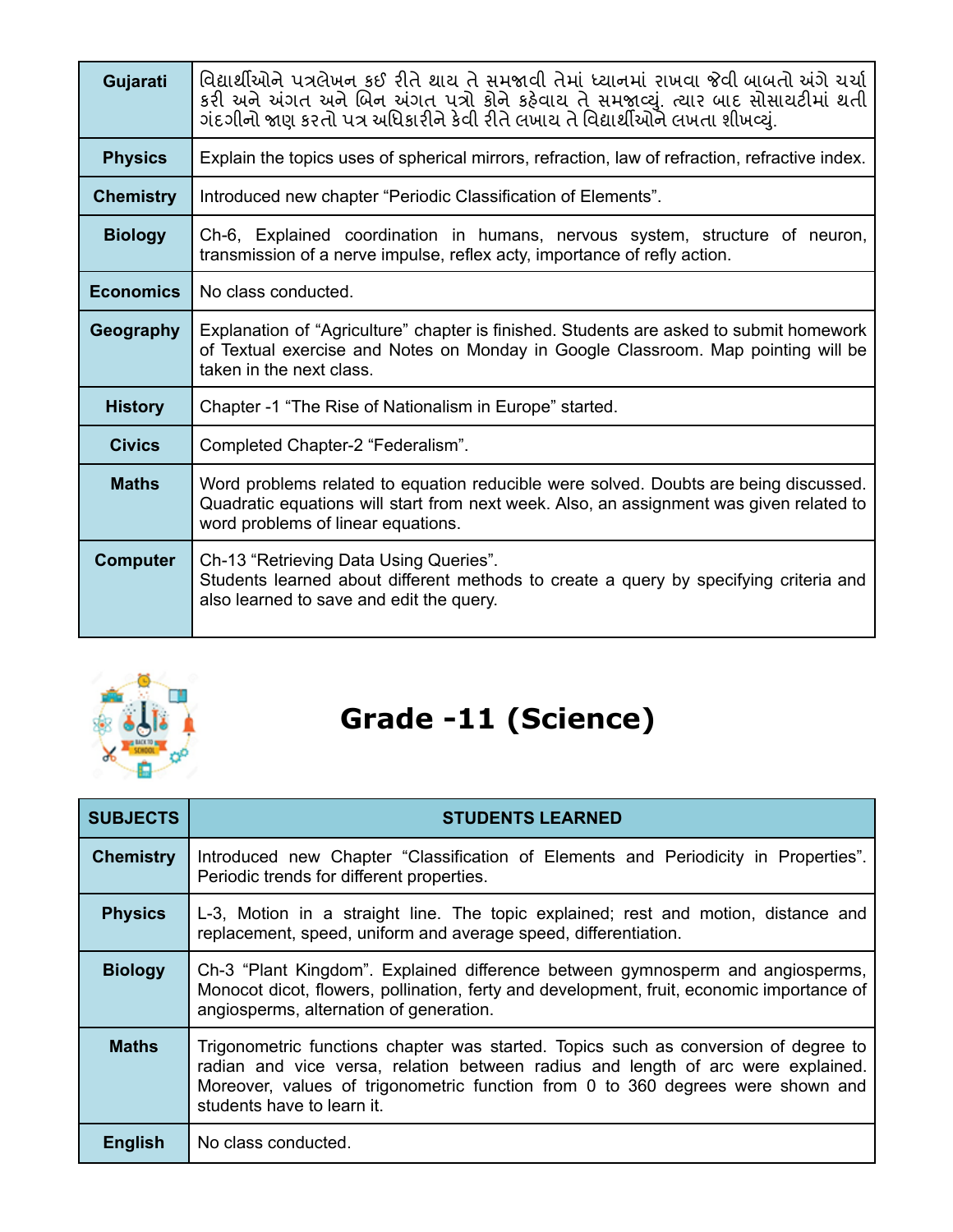## **Grade -12 (Science)**



| <b>SUBJECTS</b>                     | <b>STUDENTS LEARNED</b>                                                                                                                                                                                                                                                                          |
|-------------------------------------|--------------------------------------------------------------------------------------------------------------------------------------------------------------------------------------------------------------------------------------------------------------------------------------------------|
| <b>Chemistry</b>                    | Introduced a new chapter solution. Topics covered - types of solution,<br>concentration of solutions, ideal and non ideal solutions, solid liquid and liquid<br>liquid solutions.                                                                                                                |
| <b>Physics</b>                      | L-3 "Current Electricity". Explained the topics; Internal resistance of a cell,<br>relationship between terminal potential difference, internal resistance and emf of<br>cell, equivalent emf and equivalent internal resistance of parallel and series<br>combinations of cells, Krichoffs law. |
| <b>Biology</b>                      | Ch-10, Explained microbes and their uses: microbes in household products,<br>microbes in industrial products, microbes in sewage treatment, biogas plant,<br>microbes as biofuels, microbes as biofertilisers.                                                                                   |
| <b>Maths</b>                        | Inverse trigonometric functions chapter was started. Domain and Range of<br>functions were explained and sums were solved. Properties of these functions will<br>be continued next week.                                                                                                         |
| <b>English</b>                      | Keeping Quiet, Rattrap.                                                                                                                                                                                                                                                                          |
| <b>Physical</b><br><b>Education</b> | Ch-2 "Sports and Nutrition".                                                                                                                                                                                                                                                                     |



## **Grade -12 (Commerce)**

| <b>SUBJECTS</b>                   | <b>STUDENTS LEARNED</b>                                                                                                              |
|-----------------------------------|--------------------------------------------------------------------------------------------------------------------------------------|
| <b>Accountancy</b>                | Chapter-4 is in progress. Students are given homework on daily basis from TS<br>GREWAL from the topics which are covered.            |
| <b>Business</b><br><b>Studies</b> | Chapter-3 "Business Environment" completed.                                                                                          |
| <b>Macro</b><br><b>Economics</b>  | Chapter-3 is completed. Chapter-4 is started and is in progress. Students are<br>asked to write Notes and revise the topics covered. |
| Indian<br><b>Economics</b>        | Chapter-3 "New Economic Policy 1991" completed.                                                                                      |